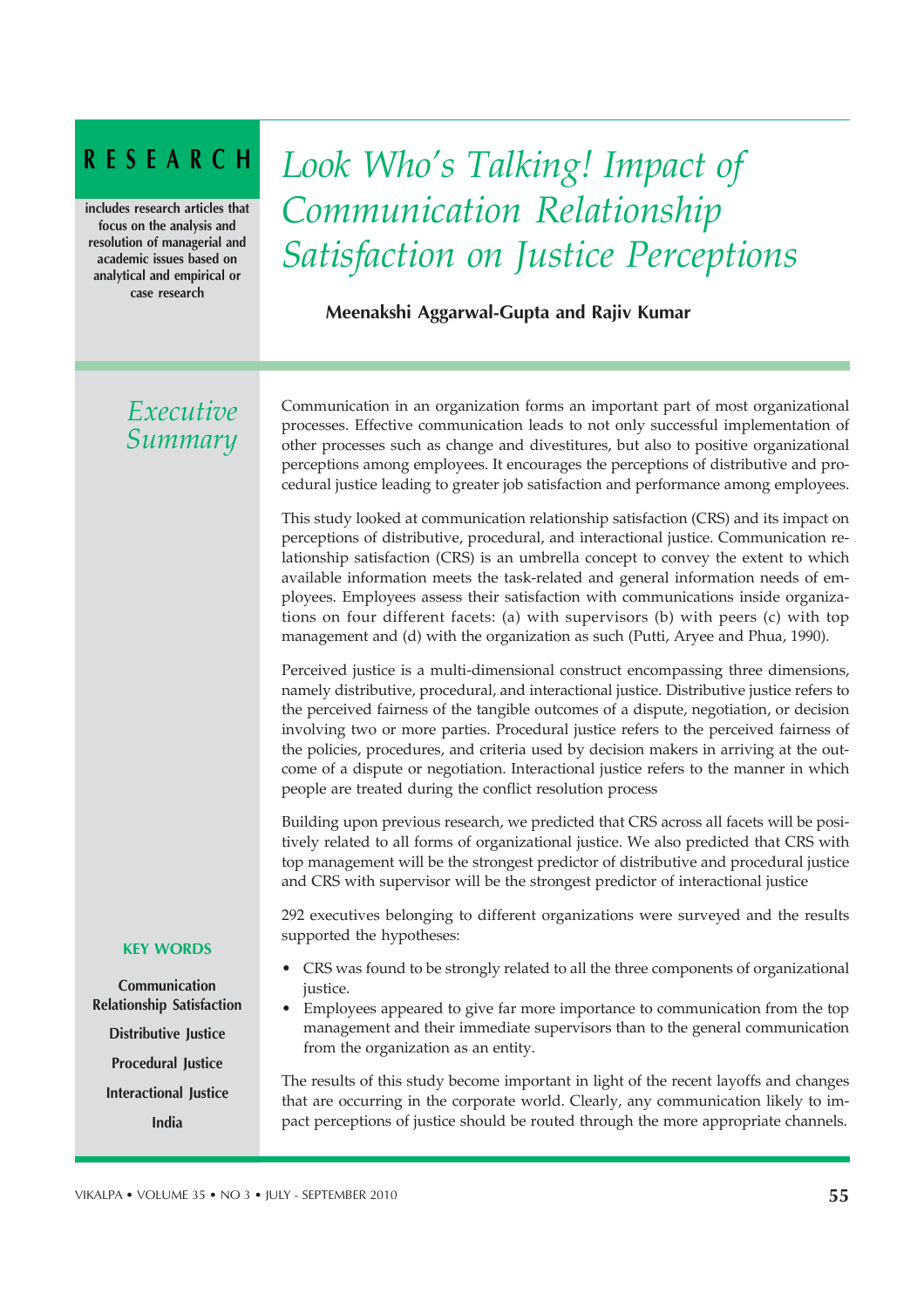**COMMUNIST COMMUNIST AND SURVEYOR ENCICED SURVEYOR SURVEYOR SURVEYOR AND SURVEYOR AND SURVEYOR AND SURVEYOR AND SURVEYOR AND SURVEYOR AND SURVEYOR AND SURVEYOR AND SURVEYOR SURVEYOR AND SURVEYOR SURVEYOR AND SURVEYOR SURVE** ommunication is a critical organizational process. Several scholars have found that commu nication influences employees' attitudes and be*et al*, 1978). Studies on communication within organizations have focused on group processes (Cartwright and Zander, 1968; Shaw, 1981; McGrath, 1984), impression management (Arndt and Bigelow, 2000), and leader behaviour (Watson, 1982; Penley and Hawkins, 1985). Numerous studies have reported a positive relation between organizational communication and job satisfaction and performance (Berman and Hellweg, 1989; Harrison, 1985; Penley and Hawkins, 1985). Importance of communication as a process can be understood from the research evidence that between 50 and 90 per cent of a manager's time may be spent communicating (Kelly, 1964; Mintzberg, 1973).

Organizational justice has emerged as an important predictor of organizational attitudes and behaviours. Two recent meta-analytic studies (Cohen-Charash and Spector, 2001; Colquitt, *et al,* 2001) have highlighted the importance of perceptions of justice as predictors of organizational outcomes. Given this, it becomes important for organizations to foster positive perceptions of organizational justice.

Researchers of justice at workplace have highlighted the direct and indirect roles of communication in shaping justice perceptions (Ambrose and Cropanzano, 2003; Folger and Bies, 1989, Skarlicki and Folger, 1997). In a longitudinal study, Gopinath and Becker (2000) found that communication was significantly related to perceptions of procedural justice. However, their research was situated in an atypical context of divestiture and layoff, thereby rendering the external validity suspect. Moideenkutty, *et al* (2001) found that satisfaction with supervisory communication had positive attitudinal outcomes including such correlates of justice as perceived organizational support and affective commitment. In a subsequent study (Moideenkutty, *et al* (2006), they found that satisfaction with supervisory communication strongly correlated with procedural and distributive justice. Yamaguchi (2005) found that different facets of interpersonal communication explained 62 per cent of variance in procedural justice. Based on this limited evidence, it is plausible to postulate that satisfaction with different aspects of communication in an organization will shape justice perceptions.

While all these studies have made an attempt to understand the impact of communication on organizational justice perceptions, we think that these efforts are incomplete. The studies have either looked at one or two dimensions of justice or treated communication from a singular perspective. We do not know satisfaction with which aspect of communication leads to what facet of justice perception and their relative importance in shaping justice perceptions. We have theorized and tested such disaggregated relationships in this paper.

### COMMUNICATION RELATIONSHIP SATISFACTION (CRS)

Various studies have verified the importance of communication within organizations and its effects on job performance, job satisfaction, and organizational commitment (Clampitt and Downs, 1993; Pettit, Goris, and Vaught, 1997; Putti, Aryee and Phua, 1990; Wanguri, 1995). Effective communication within organizations is also considered a source of strategic competitive advantage (Tucker, Meyer and Westerman, 1996). However, communication effectiveness should not be mistaken for communication satisfaction (Thayer, 1968).

A prominent stream of research on communication in formal organizations comprises of communication audits developed and validated in 1970s by Division IV of International Communication Association. Subsequent research has supported the utility of these audits for improvement in organizationally desirable outcomes (Brooks, Callicoat and Siegerdt, 1979; Hargie, Tourish and Wilson, 2002). One component of this audit examines the satisfaction of employees with communication inside organizations. Employees often need information about their roles and tasks and seek feedback on their performance. Moreover, employees may occasionally need to know about various policies and strategic directions of the organization. A healthy environment of communication is also characterized by open discussions and debate on issues related to work and workplace.

Communication relationship satisfaction (CRS) is an umbrella concept to convey the extent to which available information meets the task-related and general information needs of employees (Putti, Aryee and Phua, 1990). Thus communication satisfaction is not about effectiveness of communication but whether the information requirements of an employee have been adequately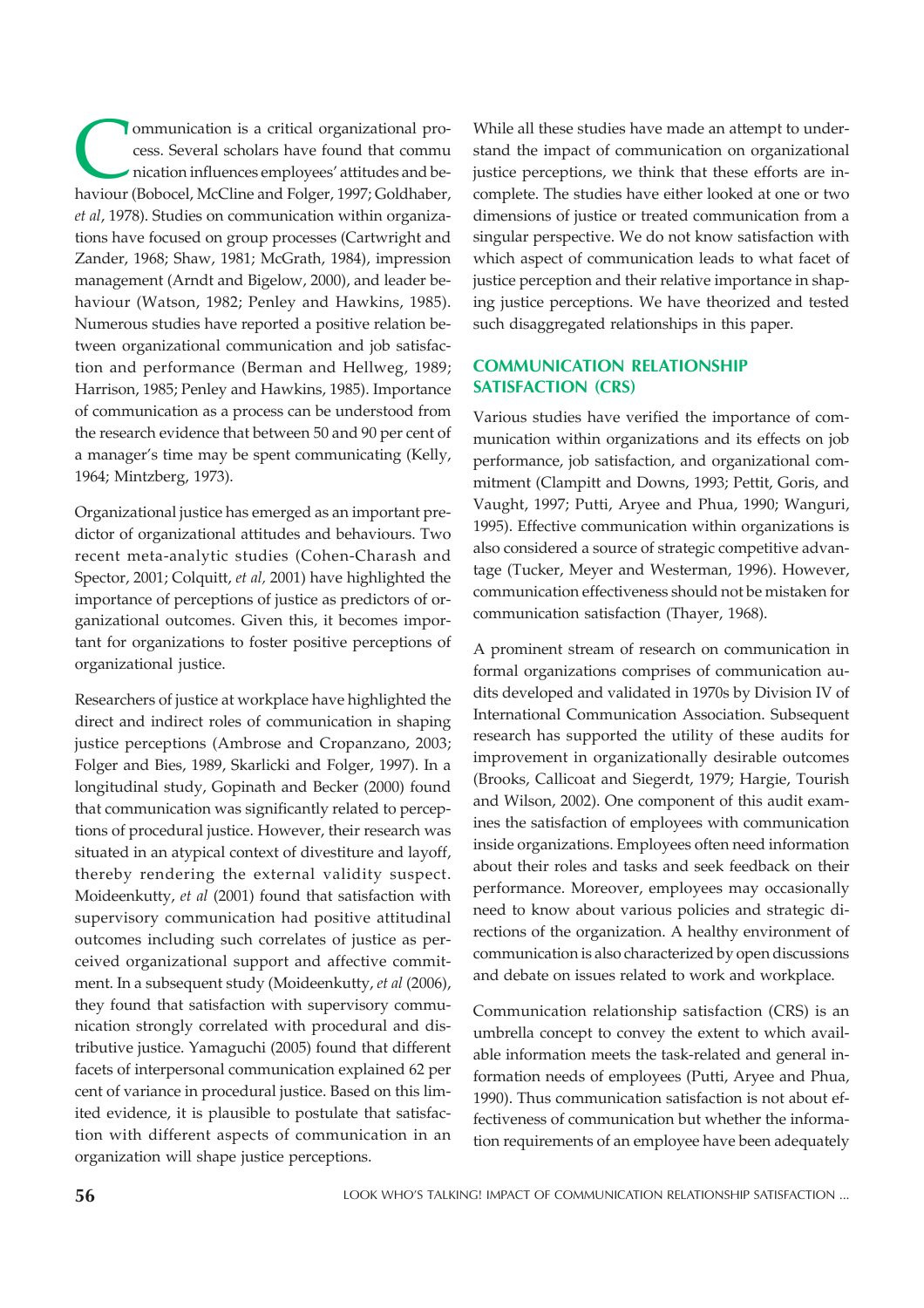met by different sources of communication within an organization.

Hackman and Lawler (1971) observed that feedback about job performance could come from different sources. Subsequent studies found five sources of feedback to an employee – organization, supervisor, coworkers, tasks, and self (Andrews and Kacmar, 2001; Greller and Herold, 1975). Of these, organization, supervisor, and coworkers form important sources of communication satisfaction for employees since these sources are outside the employee's control and feedback would be discretionary.

Guzley (1992) found five factors responsible for the communication climate of an organization: superior-subordinate communication, superior-subordinate candor, quality of information, opportunities of upward communication, and reliability of information. While the first two factors pertain to an employee's communication with supervisor, the other three would also depend on communication relationships with (a) coworkers and (b) the top management. Besides these three facets of relationships, employees may perceive organization as a separate entity and have expectations from the organization *per se*. Employees personify organizations (Levinson, 1965) and form opinions about their relationship with the organization (e.g., perceived organization support; Eisenberger, *et al,* 1986). Hence employees may also form separate perceptions about communication from the organization and evince satisfaction or dissatisfaction with it. Thus it emerges that employees assess their satisfaction with communications inside organizations on four different facets: (a) with supervisors (b) with peers (c) with top management and (d) with the organization as such (Putti, Aryee and Phua, 1990).

#### ORGANIZATIONAL JUSTICE

Justice at workplace is an important variable that influences many critical attitudes and behaviours of employees. Meta-analyses have found that justice perceptions influence job performance, organizational citizenship behaviours, counterproductive work behaviours, withdrawal, job satisfaction, and trust (Cohen-Charash and Spector, 2001; Colquitt, *et al*, 2001). Hence it becomes important to know the factors shaping organizational justice so that managers can influence the justice perceptions accordingly.

Perceived justice is a multi-dimensional construct encompassing three dimensions, namely distributive, procedural, and interactional justice.

*Distributive justice* refers to the perceived fairness of the tangible outcomes of a dispute, negotiation, or decision involving two or more parties (Greenberg, 1990). The concept of distributive justice has its origins in social exchange theory (Adams, 1965; Blau, 1964), which emphasizes the role of equity in shaping subsequent exchanges. The equity principle defines a fair exchange as the one in which each party to an exchange receives an outcome in proportion to one's contributions to the exchange. The second theoretical base for distributive justice is the relative deprivation theory (Crosby, 1984; Martin, 1981) where on comparison with referent others, individuals may find that they have received less rewards and therefore perceive injustice. Relative deprivation theory deals with upward comparison made by people lower in the hierarchy.

*Procedural justice* refers to the perceived fairness of the policies, procedures, and criteria used by decision makers in arriving at the outcome of a dispute or negotiation (Lind and Tyler, 1988). Fair procedures should be consistent, unbiased, representative of all parties' interests, and based on accurate information and ethical standards. Fair procedures also allow focal parties to provide input into the decision (Goodwin and Ross, 1992).

*Interactional justice* refers to the manner in which people are treated during the conflict resolution process (e.g., with courtesy and respect or rudely; Bies and Shapiro, 1988). Previous studies conducted across a variety of situations (e.g., service encounters, job performance evaluations, recruitment) have identified a number of elements associated with interactional justice, such as truthfulness, the provision of an explanation, politeness, friendliness, sensitivity, interest, honesty, empathy, concern, and effort (Parasuraman, Zeithaml and Berry, 1985; Ulrich, 1984). We have taken these three forms of justice perceptions (i.e., distributive, procedural, and interactional) as variables in this research.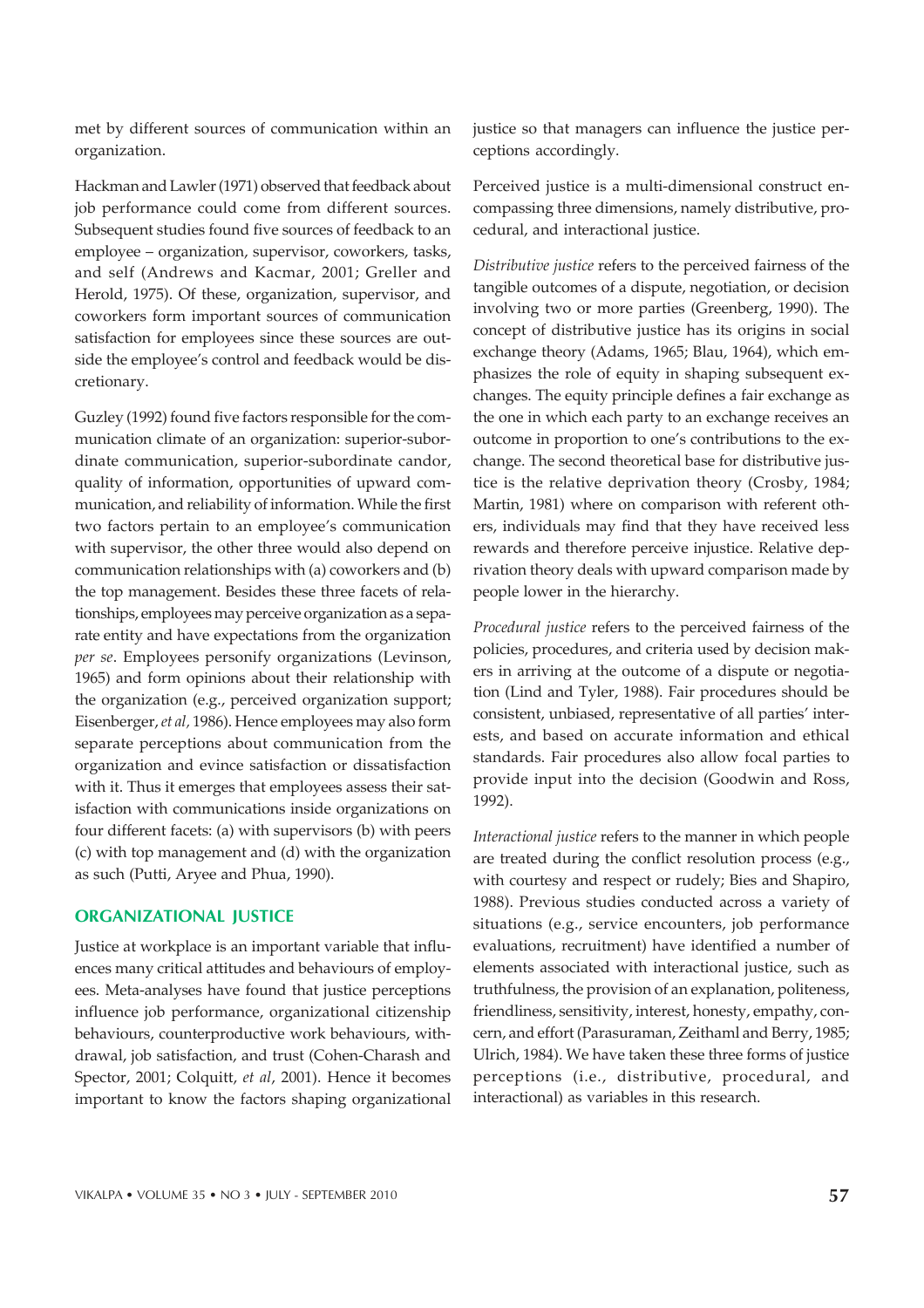#### COMMUNICATION RELATIONSHIP SATISFACTION AND JUSTICE

As previously suggested, communication is likely to play an important role in shaping employees' justice perceptions. In a meta-analysis of the effects of offering explanations on justice, Shaw, Wild and Colquitt (2003) found that providing explanation had a significant impact (corrected meta-analytic correlation  $= 0.26$ ) on distributive justice. Perceived adequacy of provided explanations had an even stronger impact (corrected meta-analytic correlation = 0.45) on distributive justice. Employees will receive such explanations from their top management and supervisors. Moreover, employees will also evaluate the extent to which organizational communication — such as widely available policy documents, memos, and circulars — on the whole adequately explains the distribution of reward and punishment, allocation and scheduling of work. Hence the satisfaction employees get from their communication with top management, supervisor, and organization is likely to positively influence their distributive justice perceptions.

**Hypothesis 1a:** Communication relationship satisfaction with top management, supervisor, and organization positively influences distributive justice.

We postulate a hierarchy among these three antecedents of distributive justice. Supervisors may appraise employees' performance, but the ultimate allocation or withdrawal of rewards and/or punishment bears the influence of top management. Employees thus tend to attribute such decisions to the top management and form consonant attitudes especially during downsizing (Spreitzer and Mishra, 2002). Supervisors are expected to serve as the link between top management and employees; hence employees may view a part of what the supervisor communicates as stemming from top management. We expect communication relationship satisfaction with top management to have the strongest impact on the distributive justice perceptions. Employees may seek—and possibly get—clarifications regarding the distribution of rewards and punishments from their supervisors as supervisors are more readily available for such conversations. Communication satisfaction with supervisors will also impact employees' judgment of the adequacy of offered explanations, besides being a source of such explanations. Coming to organizational communication, we believe that it will have the least

impact on distributive justice because of two reasons. Firstly, organizational communication, targeted at a wide audience, is impersonal in nature. Next, organizational communication is often a one-way process, offering little scope for seeking fresh answers or explanations. Hence we hypothesize that:

**Hypothesis 1b:** Communication relationship satisfaction with top management (CRS-T) will have the strongest impact on distributive justice followed by communication relationship satisfaction with supervisor (CRS-S), and communication relationship satisfaction with organization (CRS-O)*.*

Greenberg (1986, 1990) suggested that communication can shape procedural justice perceptions. Gopinath and Becker (2000) found that during divestitures and layoffs, communication from top management significantly shaped procedural justice perceptions. The zero-order correlations between communication and procedural justice varied from 0.38 to 0.47 (all correlations significant at 1% level). The communication from top management included such items as summaries of questions and answers sent through e-mail, discussion in open forums and meetings, personal meetings, and bulletin board messages.

Organizational policies allowing employees to voice their concerns or soliciting employees' inputs in decision-making provide employees with the feeling that they have been heard even if their inputs could not be implemented (McFarlin and Sweeney, 1996). Several researchers (Dipboye and Pontbriand, 1981; Greenberg, 1987; Korsgaard and Roberson, 1995; Landy, Barnes-Farrell and Cleveland, 1980) have shown that the opportunity to have a voice in decision making or in performance appraisal process affects the perceptions of procedural fairness. Similarly, Greenberg (1986) found that the opportunity to challenge/rebut evaluations, among other factors, determined procedural justice. These aspects of communication (e.g., voicing concerns, having a say in decision making) are reflected in the satisfaction employees would have with organizational communication.

As mentioned previously, Moideenkutty, *et al* (2006) found that communication satisfaction with supervisor was significantly correlated with procedural justice (*r* = 0.64, *p* < 0.01). Bies, Shapiro and Cummings (1988) found that when supervisors gave credible explanations, sub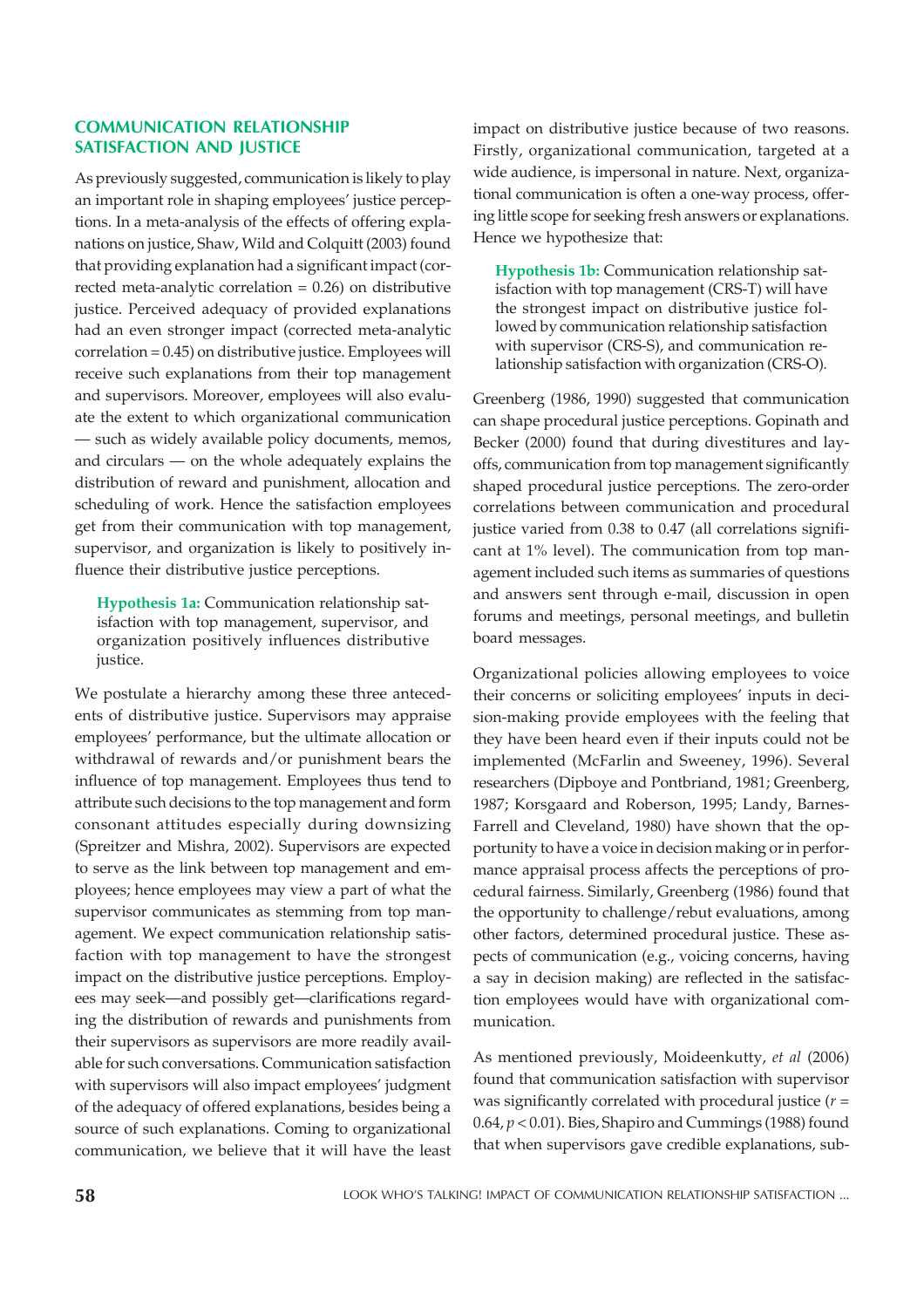ordinates' perceptions of procedural justice got enhanced despite having negative initial outcomes. Yamaguchi (2005) found that rational (*r* = 0.32, *p* < 0.01) and soft  $(r = 0.31, p < 0.01)$  interpersonal communication by supervisors significantly influenced procedural justice. Rational interpersonal communication consisted of tactics such as reasoning, conditional promise, and disclosure, while soft interpersonal communication comprised of tactics such as sympathy, praise, and friendly manner. In their meta-analytic study, Shaw, Wild and Colquitt (2003) demonstrated that providing explanation influenced procedural justice (corrected correlation = 0.32) and the adequacy of provided explanations had an even stronger impact on procedural justice (corrected correlation = 0.54)*.* We believe that supervisors will be the most obvious source of explanations for employees, and may provide such explanations even when not explicitly asked. The above discussion leads us to believe that the satisfaction employees get from their communication with top management, organization, and supervisor is likely to positively influence their procedural justice perceptions.

**Hypothesis 2a:** Communication relationship satisfaction with top management, organization, and supervisor positively influences procedural justice.

The statements from top management as organizational representatives provide the strongest cues regarding the willingness of organization to follow consistent procedures and make unbiased decisions based on accurate information. As procedural justice pertains to organizational matters as a whole, we believe that organizational communication is the next most important antecedent. Lastly, communication with supervisor is the least important among these three antecedents as supervisors do not have much space to play a significant role in shaping policies, procedures, and hence procedural justice perception. As the work of Shaw, Wild and Colquitt (2003) suggests, their role is limited to offering *post-facto* explanations. Hence, we hypothesize that:

**Hypothesis 2b:** Communication relationship satisfaction with top management (CRS-T) will have the strongest impact on procedural justice followed by communication relationship satisfaction with organization (CRS-O), and communication relationship satisfaction with supervisor (CRS-S).

Interactional justice is an important component of relationship between employees and supervisors (Moorman, 1991). Listening to employees, empathizing with them, and explaining decisions are examples of interpersonal behaviours that lead to interactional justice perceptions (Bies and Moag, 1986; Skarlicki and Folger, 1997; Tyler and Bies, 1989). These behaviours can be shown by immediate supervisors—in cases of routine decisions—or members of top management in cases of more infrequent yet important decisions. While peers do not make decisions, their willingness to listen to and empathize with their colleagues also impacts interactional justice perceptions. As Lamertz (2002) argued, employees' informal communications with peers shape the perceptions of interactional justice. Hence we expect that communication relationship satisfaction with supervisors, top management, and peers influence interactional justice perception.

**Hypothesis 3a:** Communication relationship satisfaction with supervisor, top management, and peers positively influences interactional justice.

The relative importance of these three antecedents emerges as we focus more closely on the nature of interactional justice. While supervisors may not have much role in the shaping of policies and procedures for the organization, they are the ones responsible for their communication and implementation. As a result, employees will interact more frequently with supervisors regarding organizational functioning and decision making. Due to more frequent encounters, communication with supervisors is likely to have the strongest influence on interactional justice perception. The less frequent communication with top management will accordingly have less impact on employees' interactional justice perceptions. Interactions with peers may convey decisions, but adequate explanation may not be provided. Hence communication with peers will have the smallest influence—among these three antecedents—on interactional justice. Hence we have formulated the following hypotheses:

**Hypothesis 3b:** Communication relationship satisfaction with supervisor (CRS-S) will have the strongest impact on interactional justice followed by communication relationship satisfaction with top management (CRS-T) and communication relationship satisfaction with peers (CRS-P).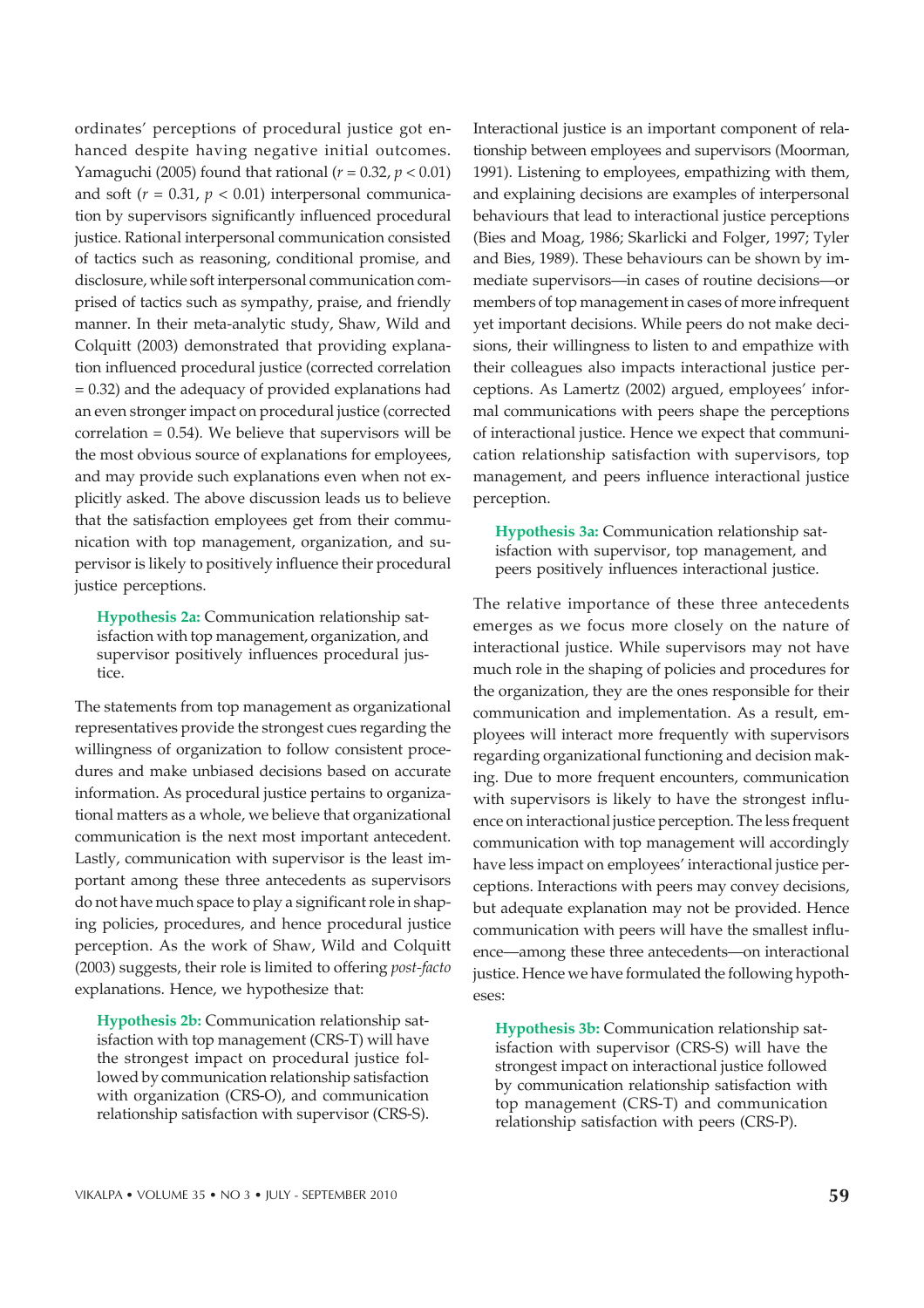#### METHOD

#### Sample

The sample consisted of working executives from diverse organizations. The questionnaires were administered personally to 320 executives. The respondents were told about the purpose of this research and the voluntary nature of their participation. To encourage candid responses, both verbal and written assurances of confidentiality were given to potential respondents. On an average, it took twenty minutes to complete the questionnaire. A total of 294 responses (91.87%) were received of which 292 (91.25%) were usable. Approximately 33.1 per cent of the respondents were females and the rest (67%) were males. The average age of respondents was 32.5 years.

#### **Measures**

CRS was measured by Organization Communication Relationship (OCR) instrument developed by the International Communication Association. Following Putti, Aryee and Phua (1990), who used this instrument in their research, we selected the 19-item scale because of its substantial reliability estimate (above 0.70) and its ability to measure CRS across all the four dimensions. Using a 5-point Likert-type format the response categories ranged from 1 meaning "very little" to 5 meaning "very much." Three items measured CRS with the peers (CRS-P), nine items measured CRS with the supervisor (CRS-S), three items measured CRS with the top management (CRS-T), and four items measured CRS with the organization (CRS-O). A sample item from the CRS scale is: "I am free to disagree with my immediate superior."

We used the scale of Niehoff and Moorman (1993) to measure justice. It has reported reliabilities above 0.90 for all the three dimensions. Distributive justice (DJ) was measured using five items assessing the fairness of different work outcomes, including pay level, work schedule, work load, and job responsibilities. A sample item on the distributive justice scale is, "I consider my work load to be quite fair." Procedural justice (PJ) was measured with six items assessing the degree to which accurate and unbiased information is gathered and employees are allowed to appeal against decisions. A sample item on the procedural justice scale is "all job decisions are applied consistently across all affected employees." Interactional justice (IJ) was measured through nine items. A sample item on the procedural justice scale is, "the general manager offers adequate justification for decisions made about my job." All items used a sevenpoint response format.

#### RESULTS AND DISCUSSION

Table 1 presents the descriptive statistics, reliabilities, and zero-order correlations of the study variables. All scales had satisfactory reliabilities (above 0.70) and hence we could use them as variables in further analysis (Hair, *et al*, 2006). As expected, CRS with top management, supervisor, and organization significantly correlated with distributive justice  $(r = 0.53, 0.40, \text{and } 0.42, \text{respect-}$ tively; all correlations significant at 1%). Similarly CRS-T, CRS-O, and CRS-S significantly correlated with procedural justice  $(r = 0.54, 0.53,$  and 0.53 respectively, all correlations significant at 1%). Lastly, CRS-S, CRS-T, and CRS-P also exhibited significant correlations with interactional justice (*r* = 0.62, 0.53 and 0.42 respectively, all correlations significant at 1%).

Since we had collected data on both the antecedents and consequences from the same source using survey method, we tested for the possibility of common methodcommon source variance affecting our results. Following Harman's one factor test reported by Podsakoff and

| Variable | <b>Mean</b> | <b>SD</b> | <b>CRS-P</b> | <b>CRS-S</b> | <b>CRS-T</b> | <b>CRS-O</b> | DJ       | <b>PJ</b> | IJ   |
|----------|-------------|-----------|--------------|--------------|--------------|--------------|----------|-----------|------|
| CRS-P    | 4.10        | 0.87      | 0.86         |              |              |              |          |           |      |
| CRS-S    | 3.99        | 0.95      | $0.70**$     | 0.95         |              |              |          |           |      |
| CRS-T    | 3.70        | 1.05      | $0.51**$     | $0.57**$     | 0.90         |              |          |           |      |
| CRS-O    | 3.79        | 0.88      | $0.56**$     | $0.67**$     | $0.66**$     | 0.84         |          |           |      |
| DJ       | 4.92        | 1.22      | $0.28**$     | $0.40**$     | $0.53**$     | $0.42**$     | 0.85     |           |      |
| PJ       | 4.87        | 1.26      | $0.33**$     | $0.53**$     | $0.54**$     | $0.53**$     | $0.64**$ | 0.92      |      |
| IJ       | 5.03        | 1.29      | $0.42**$     | $0.62**$     | $0.53**$     | $0.55**$     | $0.62**$ | $0.84**$  | 0.96 |
|          |             |           |              |              |              |              |          |           |      |

Table 1: Mean, Standard Deviations, Reliability and Correlations among Variables

\*\*  $p < 0.01$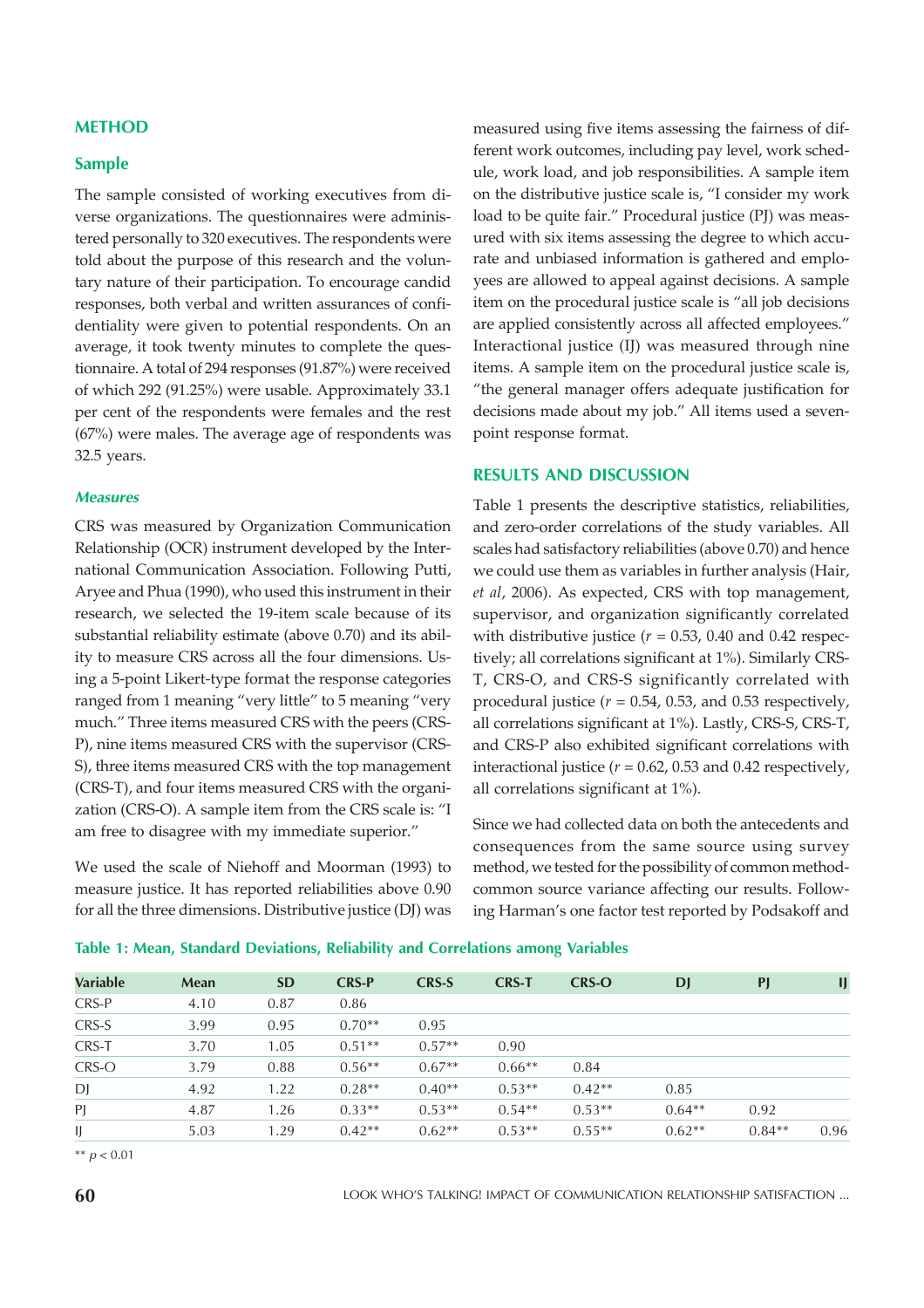Organ (1986), we factor analysed all the 39 items employed to measure the antecedent and consequence variables. The unrotated solution yielded six factors with eigen value more than one, and the first factor explained 47.56 per cent of the variance. Hence we could not conclude that the common-source-common-method variance problem would affect our hypothesis testing.

We used hierarchical regression to test hypotheses and analyse the order of importance of antecedent variables (Keith, 2006). We entered the antecedents of each justice dimension in a sequence governed by their hypothesized order of importance. We have presented the results of hierarchical regression for each of the dependent variables separately.

Table 2 shows the results of hierarchical regression to predict distributive justice. As per our hypothesis, we entered CRS-T in the first step followed by CRS-S and CRS-O in the second and third steps respectively. In hierarchical regression, we consider the change in *R*<sup>2</sup> to determine if an antecedent variable is important (Keith, 2006). As one can see from Table 2, entering the most important hypothesized predictor of distributive justice, i.e., CRS-T, led to a statistically significant increase in the explained variance (∆*R<sup>2</sup>* = 0.278, *F*[1,290] = 111.53, *p* < 0.001). Entering the second most important predictor, i.e., CRS-S, also led to a statistically significant increase in the explained variance (∆*R<sup>2</sup>* = 0.013, *F* [1,289] = 5.42, *p* < 0.05). However, the entry of the last variable, CRS-O, did not yield any significant increase in the explained variance (∆*R<sup>2</sup>* = 0.002, *F* [1,288] = 0.62, *p* = 0.43). Hence, the results provide partial support to hypotheses 1a and 1b. The satisfaction that employees experience based on their communication with top management and supervisor shapes their perception of distributive justice. Among these two, employees accord more importance to the communication from top management. It appears that the more general and broad organizational communication plays no role in employees' perception of distributive justice.

Table 3 shows the results of testing hypotheses 2a and 2b. As per our hypothesis, we entered CRST-T in the first step, followed by CRS-O and CRS-S in the second and third steps respectively. As shown in Table 3, entering the most important hypothesized predictor of procedural justice, i.e., CRS-T, led to a statistically significant increase in the explained variance ( $\Delta R^2 = 0.289$ , *F*[1,290] = 117.623, *p* < 0.001). Entering the second most important predictor, i.e., CRS-O, again led to a statistically significant increase in the explained variance (∆*R<sup>2</sup>* = 0.055, *F*[1,289] = 24.133, *p* < 0.001). The entry of the last variable, CRS-S, also yielded significant increase in the explained variance (∆*R<sup>2</sup>* = 0.034, *F* [1,288] = 15.593, *p* < 0.001). Hence the results fully support hypotheses 2a and 2b. Communication relationship satisfaction with top management, organization, and supervisor emerged as predictors of procedural justice in that order. Employees expect to have their voice heard before decisions of consequence are made, and to have access to certain procedures of appeal when decisions are deemed unfair. They accord the highest importance to what the top management says while evaluating if their expectations are met or not. Then they look for satisfying communication from organization in the form of policies and procedures and lastly they consider their communication with supervisor to assess to what extent fair procedures were adopted to arrive at important decisions. It is interesting to note that employees include communication from all three sources—organization, top management,

|  | Table 2: Hierarchical Regression Analysis for Distributive Justice |  |  |  |
|--|--------------------------------------------------------------------|--|--|--|
|  |                                                                    |  |  |  |

| <b>Model</b> | <b>Variables Entered</b> | $R^2$ | $\Delta$ R <sup>2</sup> | df1 | df2 | <b>F</b> Change | Sig. F Change |  |
|--------------|--------------------------|-------|-------------------------|-----|-----|-----------------|---------------|--|
|              | CRS-1                    | 0.278 | .278                    |     | 290 | 11.53           | 0.000         |  |
|              | CRS-S                    | 0.291 | 0.013                   |     | 289 | 5.42            | 0.021         |  |
|              | CRS-O                    | 0.293 | 0.002                   |     | 288 | 0.62            | 0.431         |  |

#### Table 3: Hierarchical Regression Analysis for Procedural Justice

| <b>Model</b> | <b>Variables Entered</b>         | $R^2$ | $\Delta R^2$ | df1 | df2 | <b>F</b> Change | Sig. F Change |  |
|--------------|----------------------------------|-------|--------------|-----|-----|-----------------|---------------|--|
|              | CRS-T                            | 0.289 | 0.289        |     | 290 | 17.623          | 0.000         |  |
|              | CRS-O                            | 0.343 | 0.055        |     | 289 | 24.133          | 0.000         |  |
|              | $\mathsf{CRS}\text{-}\mathsf{S}$ | 0.377 | 0.034        |     | 288 | 15.593          | 0.000         |  |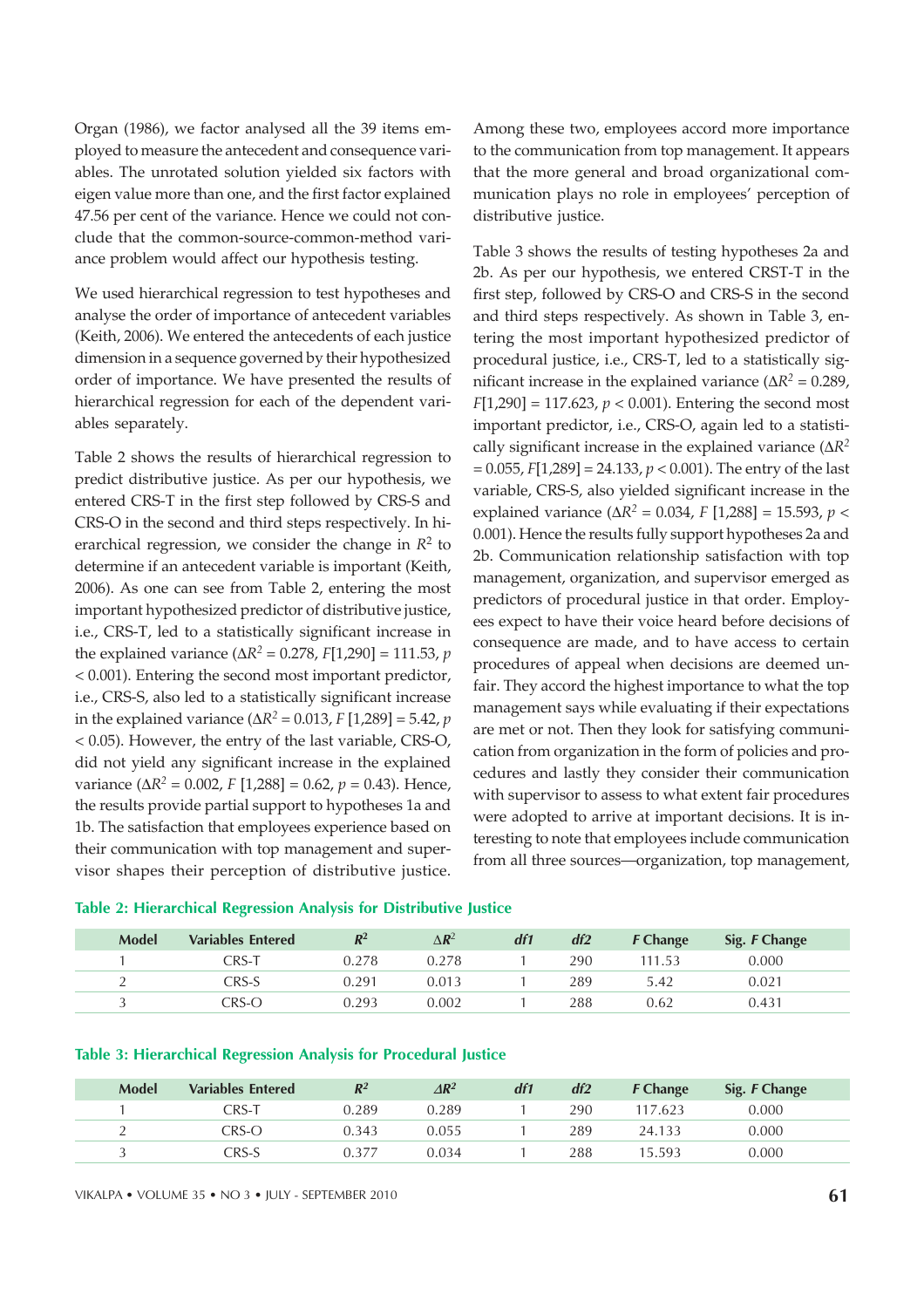| <b>Model</b> | <b>Variables Entered</b>         | $R^2$ | $\triangle R^2$ | df1 | df2 | <b>F</b> Change | Sig. F Change |
|--------------|----------------------------------|-------|-----------------|-----|-----|-----------------|---------------|
|              | $\mathbb{CRS}\text{-}\mathrm{S}$ | 0.387 | 0.387           |     | 290 | 182.767         | 0.000         |
|              | CRS-1                            | 0.430 | 0.043           |     | 289 | 21.937          | 0.000         |
|              | $\mathbb C$ RS-P                 | 0.434 | 0.004           |     | 288 | 2.214           | 0.138         |

## Table 4: Hierarchical Regression Analysis for Interactional Justice

and supervisor—to form perceptions of procedural justice. Hence organizations need to have an integrated communication strategy not just for external stakeholders but also for internal customers, i.e., their employees.

Table 4 shows the results of testing hypotheses 3a and 3b. As hypothesized, we entered CRS-S in the first step, and then CRS-T and CRS-P in the second and third steps respectively. As shown in Table 4, entering the most important hypothesized predictor of interactional justice, i.e., CRS-S, led to a statistically significant increase in the explained variance (∆*R<sup>2</sup>* = 0.387, *F*[1,290] = 182.767,  $p < 0.001$ ). Entering the second most important predictor, i.e., CRS-T, again led to a statistically significant increase in the explained variance ( $\Delta R^2 = 0.043$ ,  $F[1,289] =$ 21.937,  $p < 0.001$ ). However, the entry of the last predictor (CRS-P) did not result in a significant increase in the explained variance (∆*R<sup>2</sup>* = 0.004, *F* [1,288] = 2.214, *p* = 0.138). Hence, these results partially support hypotheses 3a and 3b. Communication relationship satisfaction with supervisor and top management emerged as the two most important predictors of interactional justice in that order. The frequent interactions with the supervisor provide the most powerful basis to form perceptions of interactional justice. The infrequent, yet critical interactions with top management also influence the assessment of interactional justice. However, peers do not play any role in shaping interactional justice.

We believe that the outcomes of justice are too many and too important to ignore. To illustrate, justice perceptions lead to job performance and organizational citizenship behaviour (cf. Cohen-Charash and Spector, 2001), while lack of justice leads employees to retaliate against the organizations (cf. Skarlicki and Folger, 1997). Hence, it is important for managers to understand what drives the justice perceptions of employees. Our research provides evidence to suggest that managers can use communication as a potent tool to positively influence fairness perceptions. Specifically, communication from the top management and supervisors, along with general organizational communication, shapes employees' justice perceptions.

As a parsimonious overall model, we can say that CRS with top management and supervisor emerge as key communication variables which impact all types of justice perceptions. However, we have also found a noteworthy distinction between top management and supervisor in their potential to influence justice perceptions. Previous researchers have attached a lot of importance to the role of supervisor in employees' attitudes and behaviours (cf. Eisenberger, *et al*, 2002). A supervisor is perceived as a representative of the organization and actions by the supervisor are perceived as actions by the organization. Our research suggests that while the supervisor is an important entity in ensuring interactional justice to employees, top management plays a far more important role in ensuring perceptions of distributive and procedural justice to an employee.

This research is particularly relevant considering the recent economic slowdown. Many organizations are resorting to layoffs to handle this economic downturn. Amex, Jet airways, and Reliance Retail are some organizations that have laid off employees, though Jet Airways hired them back. We have reasons to believe that the two main variables of our research, satisfaction with communication and fairness perception of employees, play important roles in any layoff. In a study of an Indian manufacturing organization, Nirmala and Akhilesh (2006) found that implementers, survivors, and victims of layoff differed in their assessment of the content and manner of communication during the implementation of layoff. While the implementers of layoff expressed more favourable opinions, the survivors viewed the communication less favourably, and people who were laid off—termed as victims—viewed the content and manner of communication the least favourably. Based on our results, we can postulate that such perceived differences in the content and manner of communication will lead to differences in the assessment of fairness.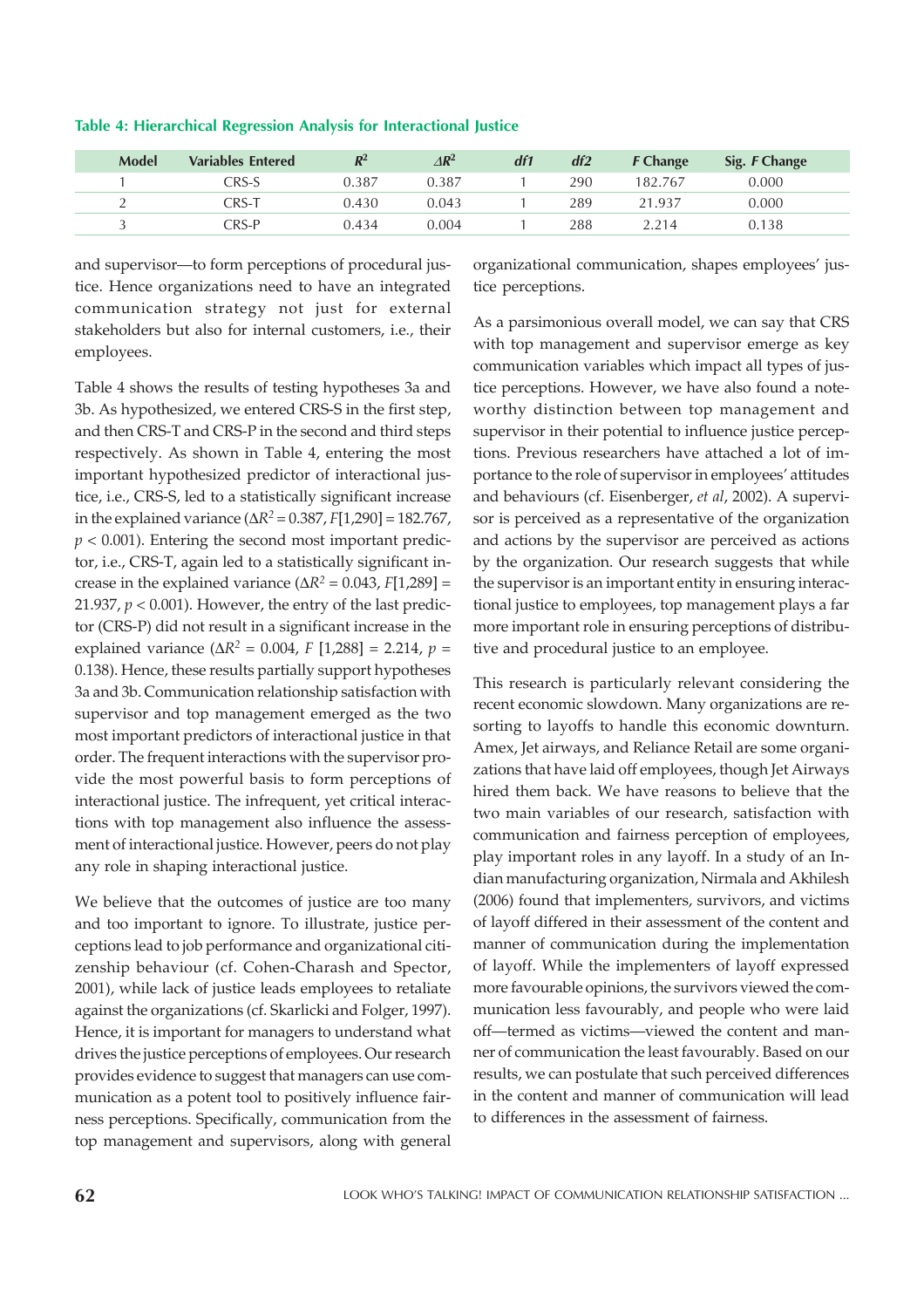We also have evidence to believe that perceptions of fairness drive important attitudinal and behavioural outcomes after layoff. To illustrate, Brockner (1990) found that the lack of fairness perception during layoff adversely impacted the commitment and performance of layoff survivors. Fairness perception has been found to be an important predictor of layoff victims' attitudes and behaviours as well. For example, Wanberg, Bunce, and Gavin (1999) demonstrated that when laid off employees perceived the layoff process as fair, they were likely to (1) endorse their terminating organization, and (2) avoid suing their terminating organization. Similarly, Lind, *et al* (2000) illustrated that perceived fairness reduced the intention to file wrongful termination claims and actual filing of such claims. Gopinath and Becker (2000) too found that fairness perceptions during divestitures led to more favourable employee attitudes such as trust and commitment.

Given these pieces of evidence from literature and our own findings, we posit that the top management and supervisors should communicate properly in order to enhance the fairness perception of employees during

#### **REFERENCES**

- Adams, J S (1965). "Inequity in Social Exchange," in Berkowitz, L (Ed.), *Advances in Experimental Social Psychology*, Volume 2, New York: Academic Press, 267-299.
- Ambrose, M L and Cropanzano, R (2003). "A Longitudinal Analysis of Organizational Fairness: An Examination of Reactions to Tenure and Promotion Decisions," *Journal of Applied Psychology*, 88(2), 266-275.
- Andrews, M C and Kacmar, M K (2001). "Confirmation and Extension of the Sources of Feedback Scale in Servicebased Organizations," *Journal of Business Communication*, 38(2), 206-226.
- Arndt, M and Bigelow, B (2000). "Presenting Structural Innovation in an Institutional Environment: Hospitals' Use of Impression Management," *Administrative Science Quarterly,* 45(3), 494-523.
- Berman, S J and Hellweg, S A (1989). "Perceived Supervisor Communication Competence and Supervisor Satisfaction as a Function of Quality Circle Participation," *The Journal of Business Communication,* 26(2), 103-22.
- Bies, R J and Moag, J S (1986). "Interactional Justice: Communication Criteria of Fairness," *Research on Negotiation in Organizations*, Volume 1, Greenwich, CT: JAI Press, 43-55.
- Bies, R J and Shapiro, D L (1988). "Voice and Justification: Their Influence on Procedural Fairness Judgments," *Academy of Management Journal*, 31(3), 676-685.
- Bies, R J; Shapiro, D L and Cummings, L L (1988). "Causal Accounts and Managing Organizational Conflict: Is it

layoff. And such improvement in fairness perceptions is likely to result in more favourable attitudes and behaviours of both survivors as well as laid-off employees.

This study has all the limitations found in a cross-sectional study. However, the strength of this study lies in the fact that it moved beyond the apparent notions of linkage between communication and justice, and researched at the disaggregated level of different dimensions of communication satisfaction and justice. Going forward, however, we see two important research agendas. Firstly, research should help us know what instances of communication increase or decrease satisfaction of employees with such communication. Such knowledge should help managers design appropriate communication policies. Next, we suspect that the communication satisfaction from different facets—for example, with top management and supervisor—may interact and impact the perceptions of justice. We need to understand interactions among which facets of communication would be a better candidate to offer us maximum predictive power *vis-à-vis* justice and other attitudes and behaviours of employees.

Enough to Say it's Not My Fault?" *Communication Research*, 15(4), 381-399.

- Blau, P M (1964). *Exchange and Power in Social Life*, New York: John Wiley.
- Bobocel, D R; McCline, R L and Folger, R (1997). "Letting Them Down Gently: Conceptual Advances in Explaining Controversial Organizational Policies," in Cooper, C L and Rousseau, D M (Eds.), *Trends in Organizational Behavior*, Volume 4, New York: Wiley, 73–88.
- Brockner, J (1990). "Scope of Justice in the Work Place: How Survivors React to Co-worker Layoffs," *Journal of Social Issues*, 46(1), 95-106.
- Brooks, K; Callicoat, J and Siegerdt, G (1979). "The ICA Communication Audit and Perceived Communication Effectiveness Changes in 16 Organizations," *Human Communication Research*, 5(2), 130-137.
- Cartwright, D and Zander, A (1968). *Group Dynamics: Research and Theory*, Third Edition, New York: Harper and Row.
- Clampitt, P and Downs, C (1993). "Employee Perceptions of the Relationship between Communication and Productivity," *The Journal of Business Communication*, 30(1)*,* 5-28.
- Cohen-Charash, Y and Spector, P E (2001). "The Role of Justice in Organizations: A Meta-analysis," *Organizational Behavior and Human Decision Processes*, 86(2), 278-321.
- Colquitt, J A; Conlon, D E; Wesson, M J; Porter, C and Ng, K Y (2001). "Justice at the Millennium: A Meta-analytic Review of 25 Years of Organizational Justice Research," *Jour-*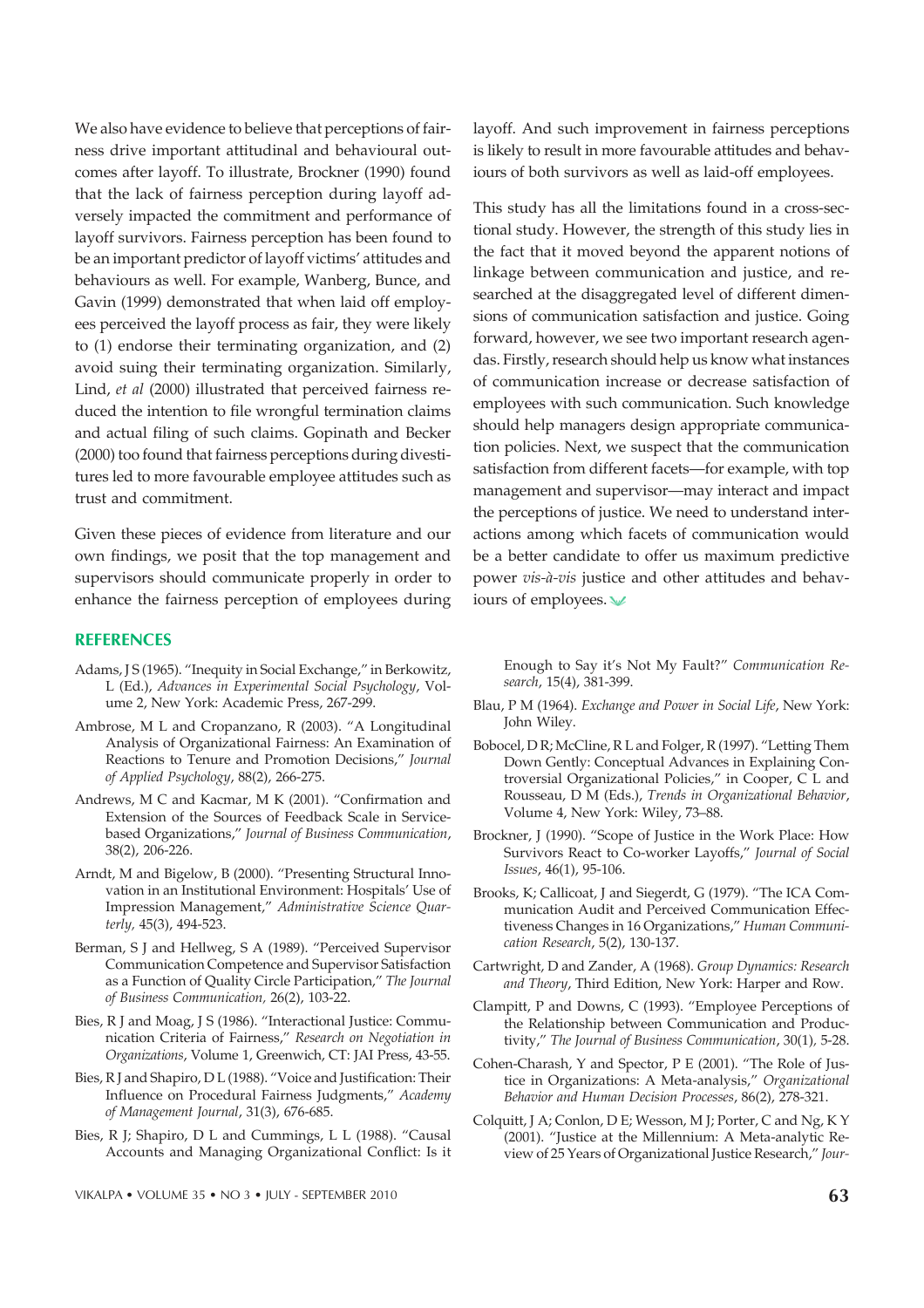*nal of Applied Psychology*, 86(3), 425-445.

- Crosby, F (1984). "Relative Deprivation in Organizational Settings," in Staw, Barry M and Cummings, L L (Eds.), *Research in Organizational Behavior*, Volume 6, 51-93, Greenwich, CT: JAI Press.
- Dipboye, R L and De Pontbriand, R (1981). "Correlates of Employee Reactions to Performance Appraisals and Appraisal Systems," *Journal of Applied Psychology*, 66(2), 248- 251.
- Eisenberger, R; Huntington, R; Hutchison, S and Sowa, D (1986). "Perceived Organizational Support," *Journal of Applied Psychology*, 71(3), 500-507.
- Eisenberger, R; Stinglhamber, F; Vandenberghe, C; Sucharski, I and Rhoades, L (2002). "Perceived Supervisor Support: Contributions to Perceived Organizational Support and Employee Retention," *Journal of Applied Psychology*, 87(3), 565-573.
- Folger, R and Bies, R J (1989). "Managerial Responsibilities and Procedural Justice," *Employee Responsibilities and Rights Journal*, 2(2), 79-90.
- Goldhaber, G; Yates, M; Porter, D and Lesniak, R (1978). "Organizational Communication: State of the Art," *Human Communication Research*, 5(1), 76-96.
- Goodwin, C and Ross, I (1992). "Consumer Responses to Service Failures: Influence of Procedural and Interactional Fairness Perceptions," *Journal of Business Research*, 25(2), 149-163.
- Gopinath, C and Becker, T E (2000). "Communication, Procedural Justice and Employee Attitudes: Relationships under Conditions of Divestiture," *Journal of Management*, 26(1*)*, 63-83.
- Greenberg, J (1986). "Determinants of Perceived Fairness of Performance Evaluations," *Journal of Applied Psychology*, 71(2), 340-342.
- Greenberg, J (1987). "Using Diaries to Promote Procedural Justice in Performance Appraisals," *Social Justice Research*, 1(2), 219-234.
- Greenberg, J (1990). "Organizational Justice: Yesterday, Today, and Tomorrow," *Journal of Management*, 16(2), 399-432.
- Greller, M M and Herold, D M (1975). "Sources of Feedback: A Preliminary Investigation,"*Organizational Behavior and Human Performance*, 13(2), 244-256.
- Guzley, R M (1992). "Organization Climate and Communication Climate: Predictors of Commitment to the Organization," *Management Communication Quarterly*, 5(4), 379-402.
- Hackman, J R and Lawler, E E (1971). "Employee Reactions to Job Characteristics," *Journal of Applied Psychology*, 55(3), 259-286.
- Hair, J F; Black, W C; Babin, B J; Anderson, R E and Tatham, R L (2006). *Multivariate Data Analysis*, Sixth Edition, New Jersey: Prentice-Hall.
- Hargie, O; Tourish, D and Wilson, N (2002) "Increased Information: Communication Metamyth or Vehicle for Reducing Uncertainty? Results from a Longitudinal Audit Study," *Journal of Business Communication*, 39(4), 414-436.
- Harrison, T M (1985). "Communication and Participative Decision Making: An Exploratory Study," *Personnel Psychology,* 38(1), 93-116.
- Keith, T Z (2006). *Multiple Regression and Beyond*, Boston: Pearson Education.
- Kelly, J (1964). "The Study of Executive Behavior by Activity Sampling," *Human Relations*, 17(3), 277-287.
- Korsgaard, M A and Roberson, L (1995). "Procedural Justice in Performance Evaluation: The Role of Instrumental and Non-instrumental Voice in Performance Appraisal Discussions," *Journal of Management*, 21(4), 657-669.
- Lamertz, K (2002). "The Social Construction of Fairness: Social Influence and Sense Making in Organizations," *Journal of Organizational Behavior*, 23(1), 19-37.
- Landy, F J; Barnes-Farrell, J; and Cleveland, J N (1980). "Perceived Fairness and Accuracy of Performance Evaluation: A Follow Up," *Journal of Applied Psychology*, 65, 355-356.
- Levinson, H (1965). "Reciprocation: The Relationship between Man and Organization," *Administrative Science Quarterly*, 9(4), 370-390.
- Lind, E A and Tyler, T R (1988). *The Social Psychology of Procedural Justice*, New York: Plenum.
- Lind, E A; Greenberg, J; Scott, K S and Welchans, T D (2000). "The Winding Road from Employee to Complainant: Situational and Psychological Determinants of Wrongful Termination Claims," *Administrative Science Quarterly*, 45(3), 557-590.
- Martin, J (1981). "Relative Deprivation: A Theory of Distributive Injustice for an Era of Shrinking Resources," in Cummings, L L and Staw, Barry M (eds.), *Research in Organizational Behavior*, Volume 3, Greenwich, CT: JAI Press, 53-107.
- McFarlin, D B and Sweeney, P D (1996). "Does Having a Say Matter Only if You Get Your Way? Instrumental and Value-expressive Effects of Employee Voice," *Basic & Applied Social Psychology*, 18(3), 289-303.
- McGrath, J E (1984). *Groups: Interaction and Performance*, Englewood Cliffs, NJ: Prentice-Hall.
- Mintzberg, H (1973). *The Nature of Managerial Work*, New York: Harper & Row.
- Moideenkutty, U; Blau, G; Kumar, R and Nalakath, A (2001). "Perceived Organizational Support as a Mediator of the Relationship of Perceived Situational Factors to Affective Organizational Commitment," *Applied Psychology: An International Review*, 50(4), 615-634.
- Moideenkutty, U; Blau, G; Kumar, R and Nalakath, A (2006). "Comparing Correlates of Organizational Citizenship *versus* In-role Behavior of Sales Representatives in India," *International Journal of Commerce & Management*, 16(1), 15- 28.
- Moorman, R H (1991). "Relationship between Organizational Justice and Organizational Citizenship Behaviors: Do Fairness Perceptions Influence Employee Citizenship?" *Journal of Applied Psychology*, 76(6), 845-855.
- Niehoff, B P and Moorman, R H (1993). "Justice as a Mediator of the Relationship between Methods of Monitoring and